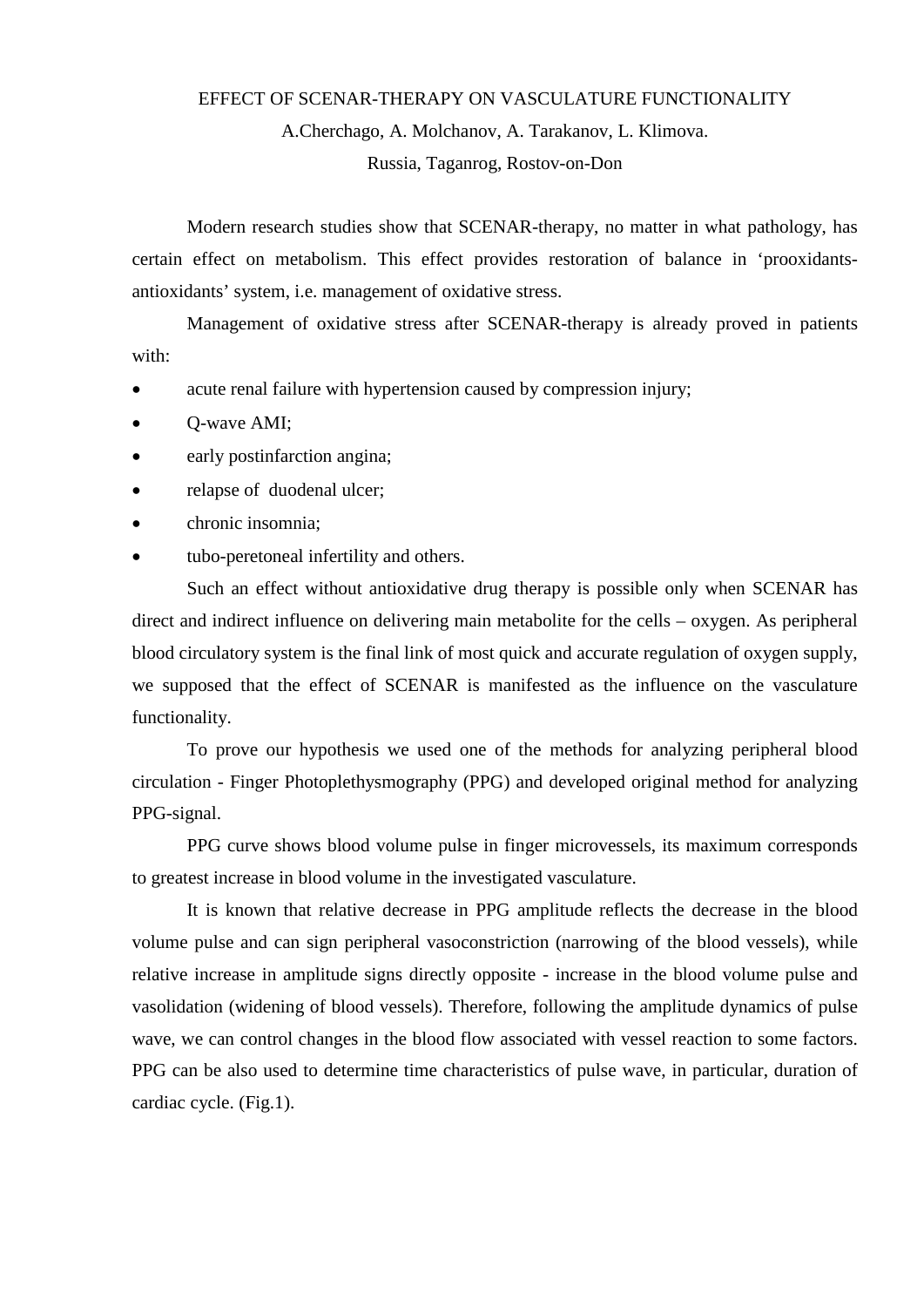

Fig 1. Finger Photoplethysmography (Amp – pulse wave amplitude, RR corresponds to cardiac cycle duration)

For each heart beat we can determine volumetric bloodflow rate of microvessels as relation of pulse wave amplitude (Amp) to cardiac cycle duration (RR), and draw dependence of changes on time (rhythmoinotropic curve). Fig. 2 shows the illustration of such dependence, resulted from PPG recorded at rest in a lying position (the record lasted 1200 sec). Fig. 3 shows the same dependence, but with SCENAR stimulation (arrows show start and finish of stimulation).



son



...

 $\overline{400}$ 

Comparing curve 1 and 2 we can see significant differences - regular, high-amplitude variations of blood velocity with a period from 30 to 50 sec that are not registered at rest. Laser Doppler flowmetry data show that such velocity variations in peripheral bloodflow with a period from 20 to 50 sec are associated with neurogenic regulation of peripheral vessel tone. They occur as a result of periodical increase-decrease of vasoconstriction effects on other elements of peripheral vasculature, except for capillary vessels.

Using the proposed method for evaluating dynamics of blood volume pulse following the PPG readings we decided to find out empirically does SCENAR produce any effect on this parameter of oxygen supply regulation in physiological norm, and if yes, what existing mechanisms help SCENAR to effect metabolism.

Pilot study war carried out in RITM OKB. Almost healthy volunteers participated in the research. SCENAR stimulation was performed at basic frequencies - 60 or 90 Hz with comfortable stimulation level. Treatment session was no longer than 15 mins and the patient was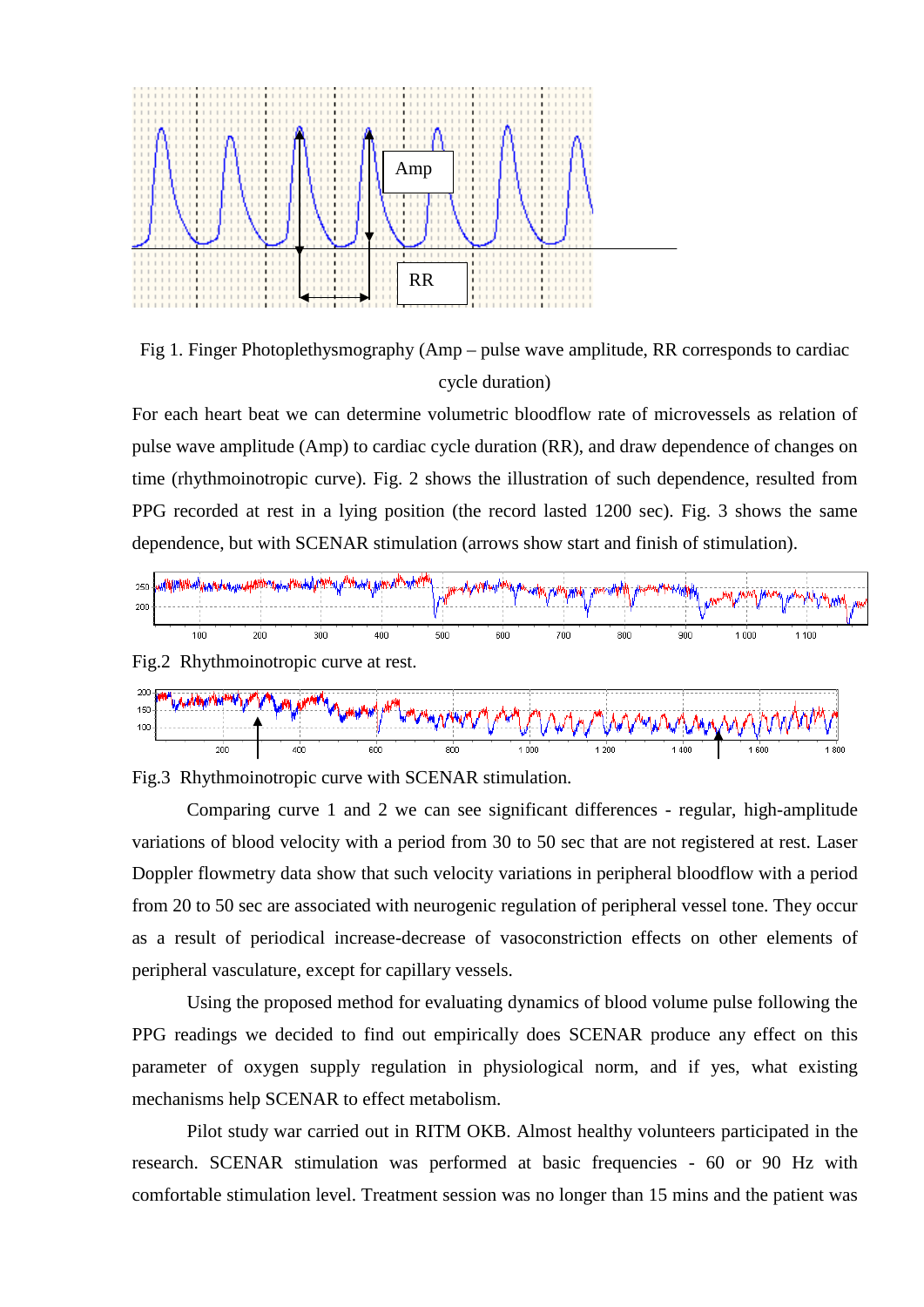in a lying position. PPG war recorded from an index finger, out of the stimulation area. The record started 5 mins before stimulation, continued during the treatment session and finished 5 mins after the session. The volunteer was in a lying position 25-30 mins maximum.

For each volunteer we made 10-13 records at rest and 30-45 records with different irritation factors (stimulation of zones prescribed after RISTA-EPD diagnostics, 6 facial points, 3 pathways, cervical zone, median paravertebral line, inside of a knee joint using multiple electrode, stimulation using any device produced by other manufacturer and positioned as SCENAR, in hyperventilation and breathing air enriched with СО2, as well as TENS stimulation of 6 facial points using dry coaxial electrode at a frequency of 2,5 Hz).

What we found out:

1. SCENAR-stimulation provides the increase of variation period for volumetric peripheral bloodflow in the range from 19.5 to 50 sec. Data of laser Doppler flowmetry show that these variations correspond to neurogenic range and reflect the contribution of nervous system to regulation of vasculature functionality.

2. After SCENAR average rate of volumetric bloodflow in the peripheral vasculature decreases, and amplitude of its rate variations increases, if compared with the initial values (Fig. 4). At rest these changes are not observed (Fig.5).



Fig. 4. Initial and final values of average flow rate and variation amplitude before and after **SCENAR**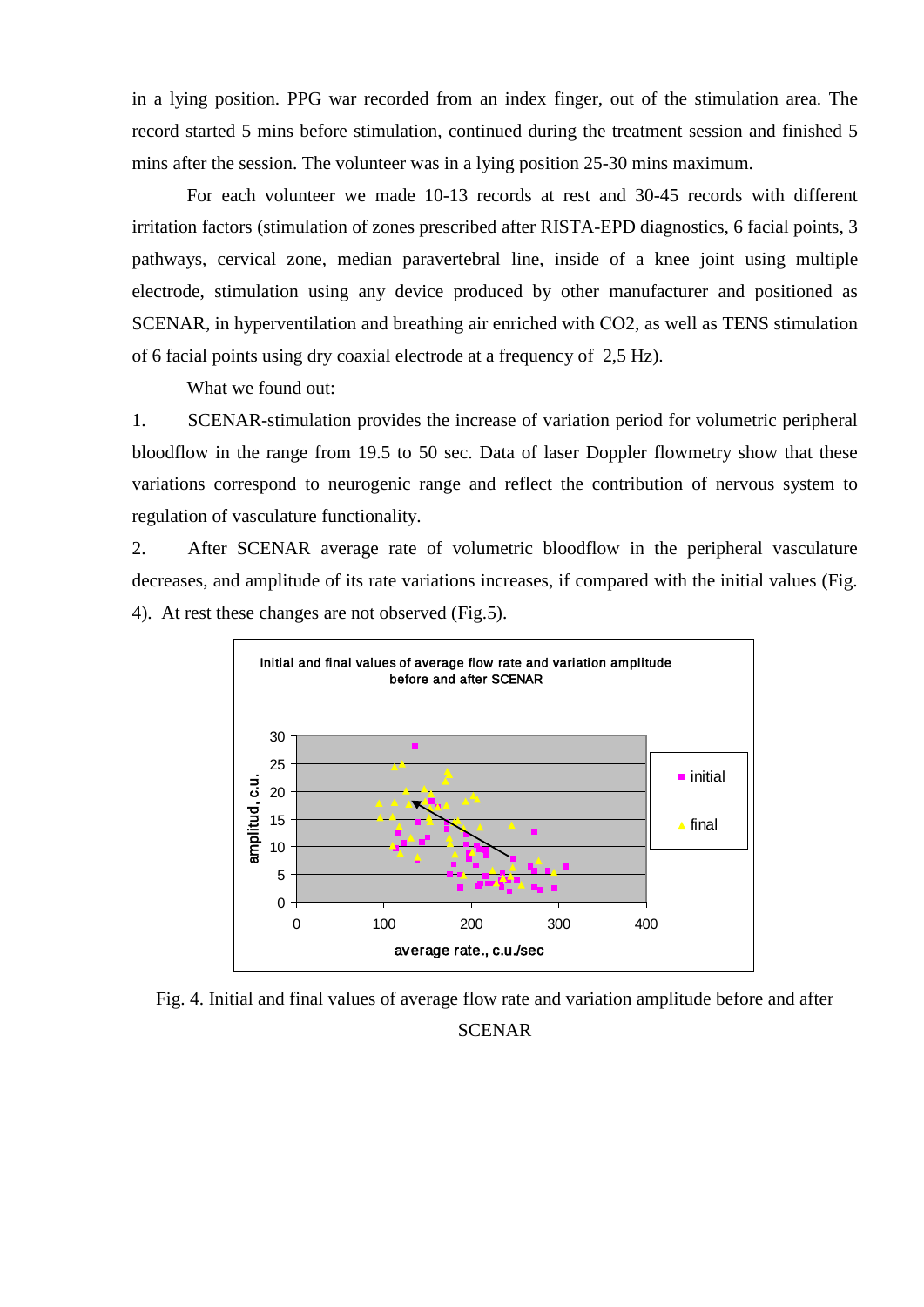

Fig.5. Initial and final values of average flow rate and variation amplitude at first and last 5 minutes of recording at rest

3. Intensity of bloodflow rate changes in SCENAR-stimulation increases, if compared to initial values. Decrease in the rate is more intensive (Fig.6). At rest variation intensity decreases or doesn't change much (Fig.7).



Fig. 6. Initial and final intensity values of increase/decrease in flow rate after SCENAR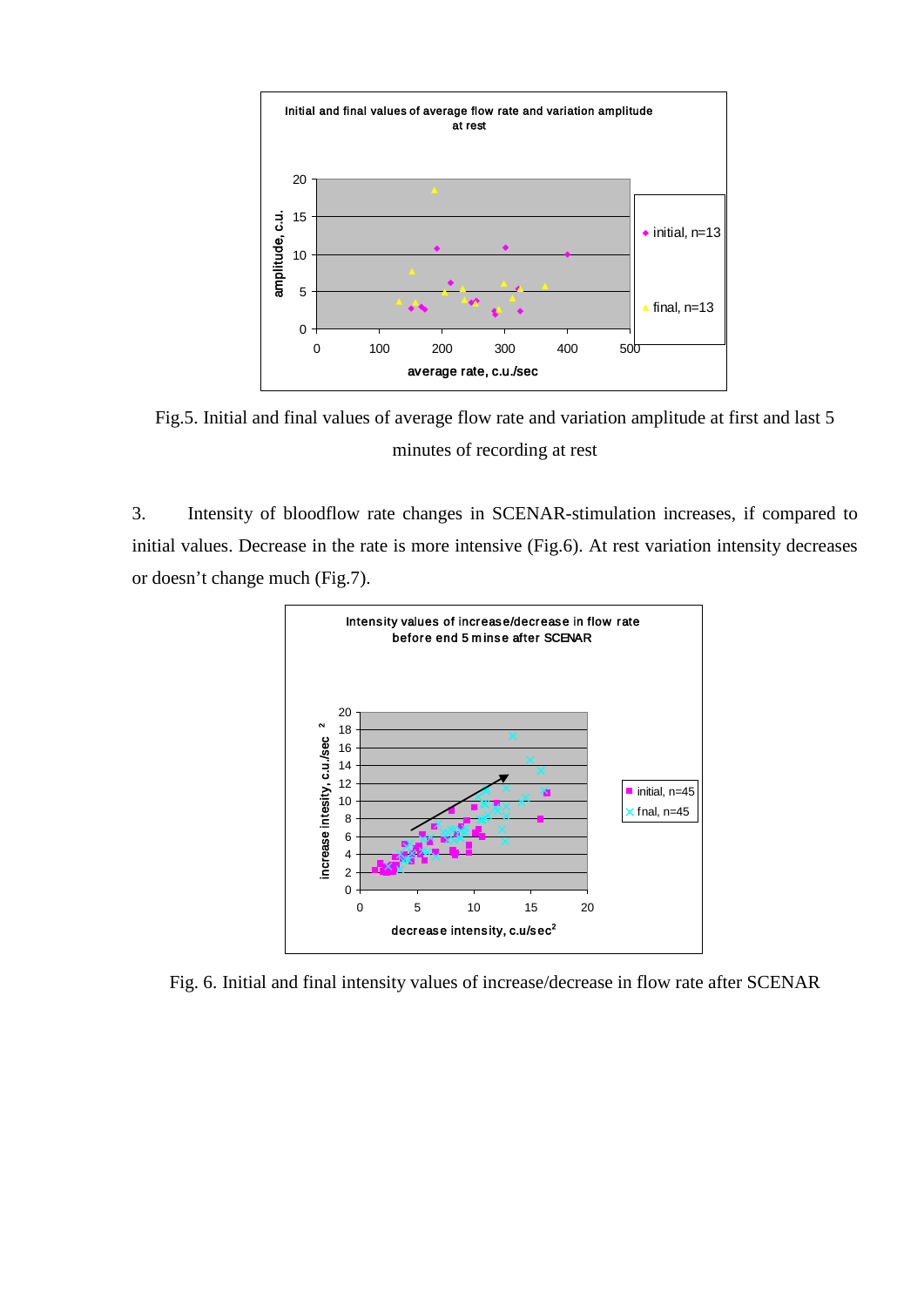

Fig.7. Initial and final intensity values of increase/decrease in flow rate at rest.

4. SCENAR provides new mechanism of peripheral bloodflow regulation. This mechanism has lower flow rate and/or longer cardiac cycle (Fig. 9). At rest and under the influence of other irritations mechanism of peripheral bloodflow doesn't change.



Fig.8 Pulse values of cardiac cycle duration and bloodflow rate during first 300 sec before stimulation (left picture) and 300 sec after SCENAR (different colors show series of 100 sec episodes).

5. Most stabile changes were observed when performing stimulation under the RISTA-EPD prescription. The effect was enhanced when stimulation was synchronized with certain phases of neurogenic variations (Fig. 10).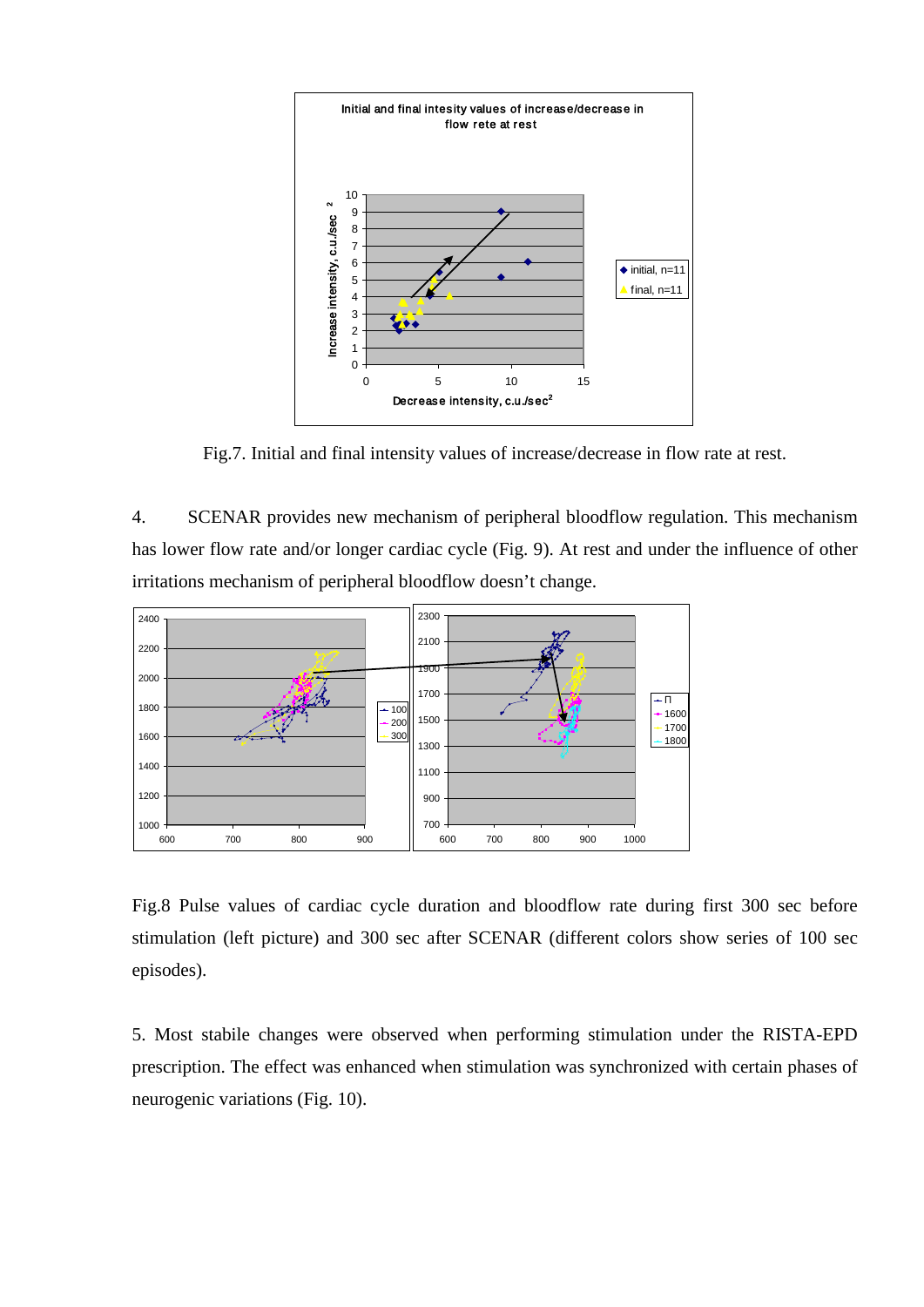

Fig.9. Momentary values of cardiac cycle duration and bloodflow rate during first 300 sec before stimulation (left picture) and 300 sec after SCENAR (Х axis – RR duration in msec, Y axis – bloodflow rate in c.u./sec, different colors show series of 100 sec episodes).

5. Similar result that remains in the aftereffect, though not so regularly, was observed after stimulation of:



**Cervical zone** (Fig.10)



**3 pathways** (Fig.11)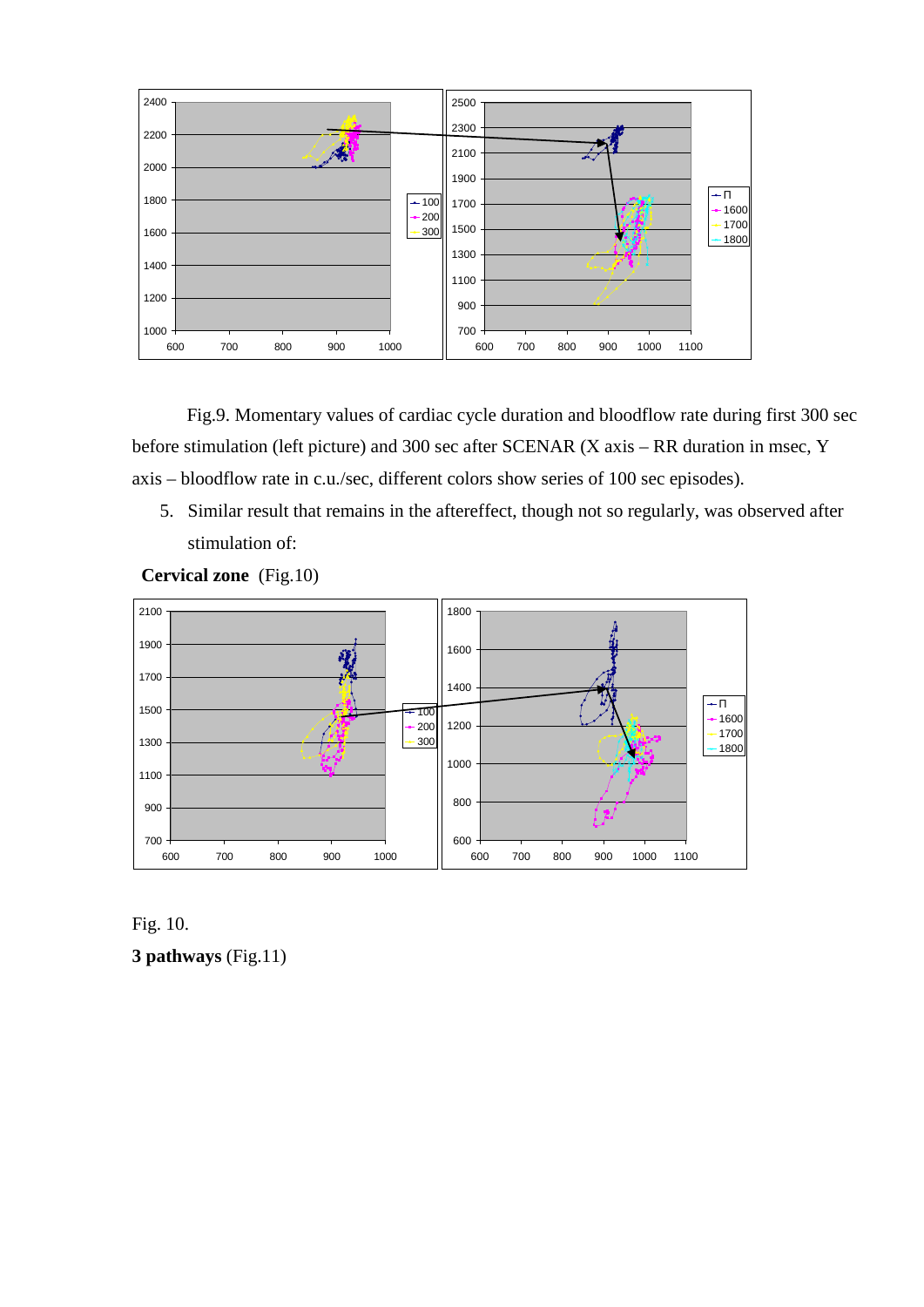



## **Median paravertebral line (1 pathway)** (Fig.12)









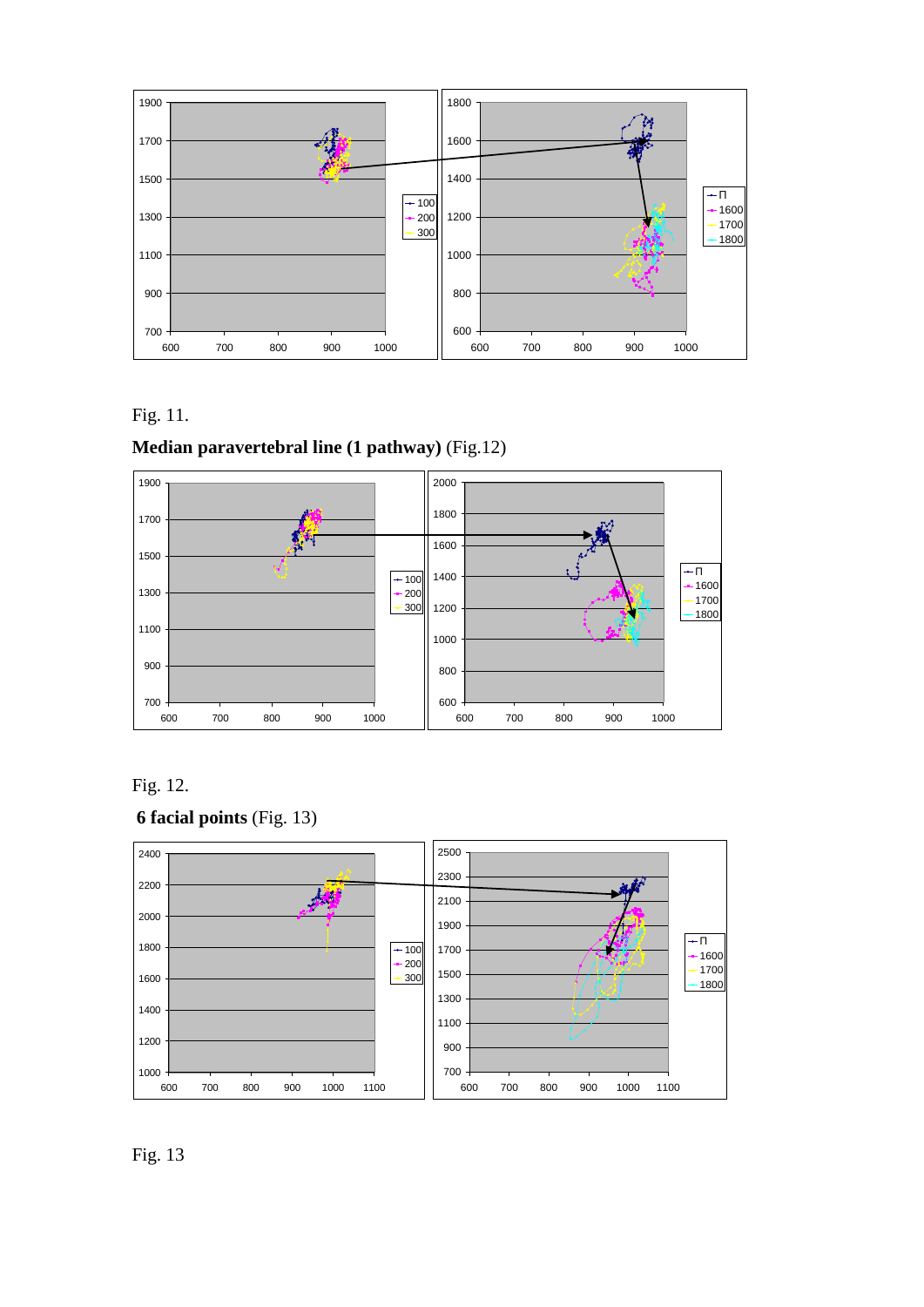6. The effect was after stimulation using multiple electrode connected to SCENAR-NT via graphic commutator (Fig.14).



Fig.14.

7. Stimulation at rest (Fig.15), stimulation using one of the devices produced by other manufacturer and positioned as SCENAR (Fig.16), TENS stimulation with dry coaxial electrode (Fig.17) gave no such effect.





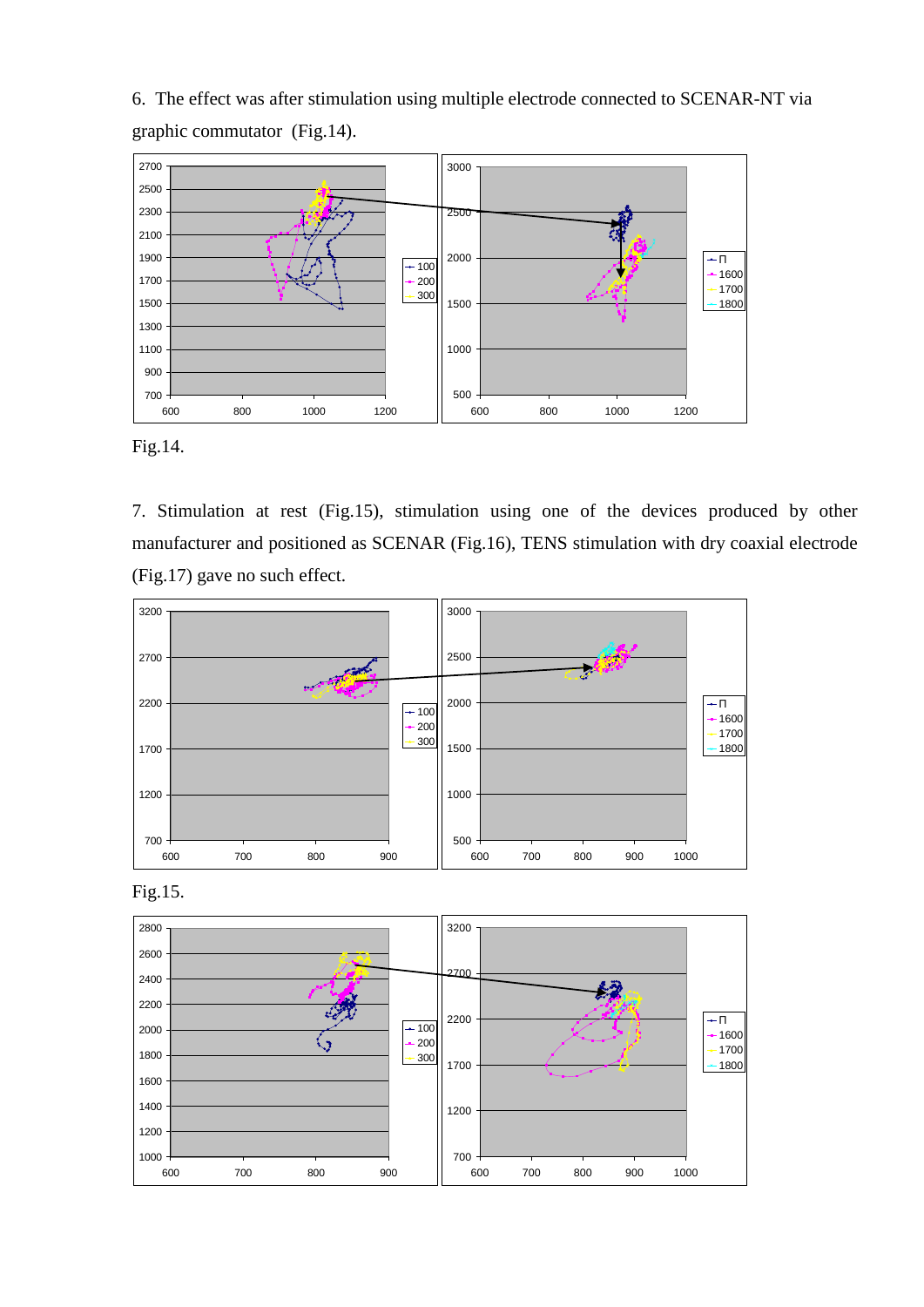



8. We managed to get similar reactions using methods that have a proven effect on vasculature functionality – in hyperventilation (Fig.18) and breathing in air enriched with CO2 (Fig. 19). However, the effect didn't remain.



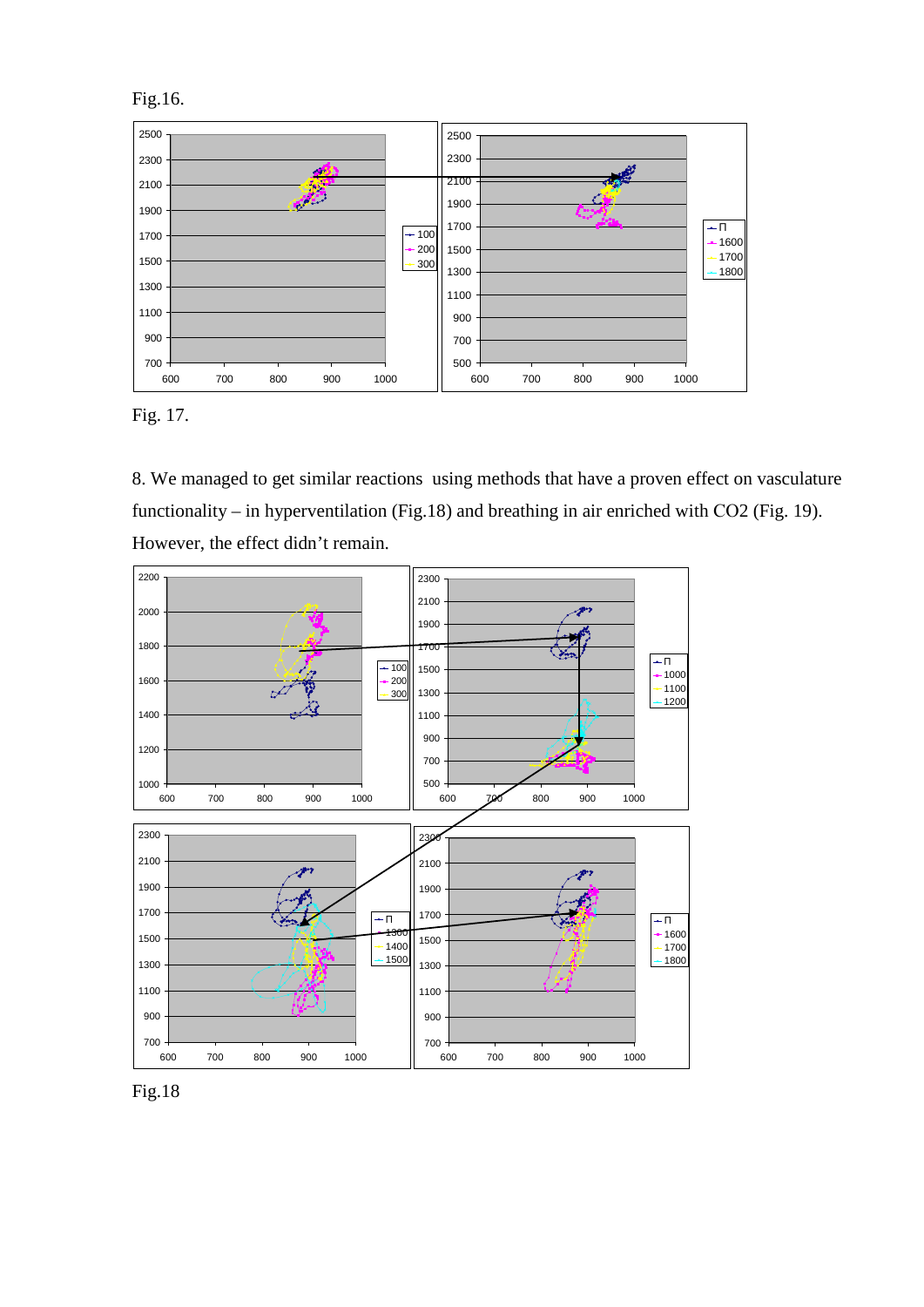

Fig.19.

The data obtained let us suppose that SCENAR effect on vasculature functionality provides decrease of vasoconstriction effects and decrease of average volumetric peripheral bloodflow, associated with increase of variation amplitude around the average value within the neurogenic range. Fig.21 shows typical dynamics of volumetric peripheral bloodflow in SCENAR-therapy. Yellow line is the rate averaged by 100 values with a 'sliding window'. Blue line is pulse rate. Vertical lines mark start and finish of SCENAR-stimulation.



Fig. 21. Typical dynamics of volumetric peripheral bloodflow in SCENAR-therapy (yellow line is the average rate dynamics, calculated for each moment by 100 values with a 'sliding window', blue line is pulse rate in each moment ).

For comparison, Fig. 22 shows typical dynamics of peripheral bloodflow at rest.